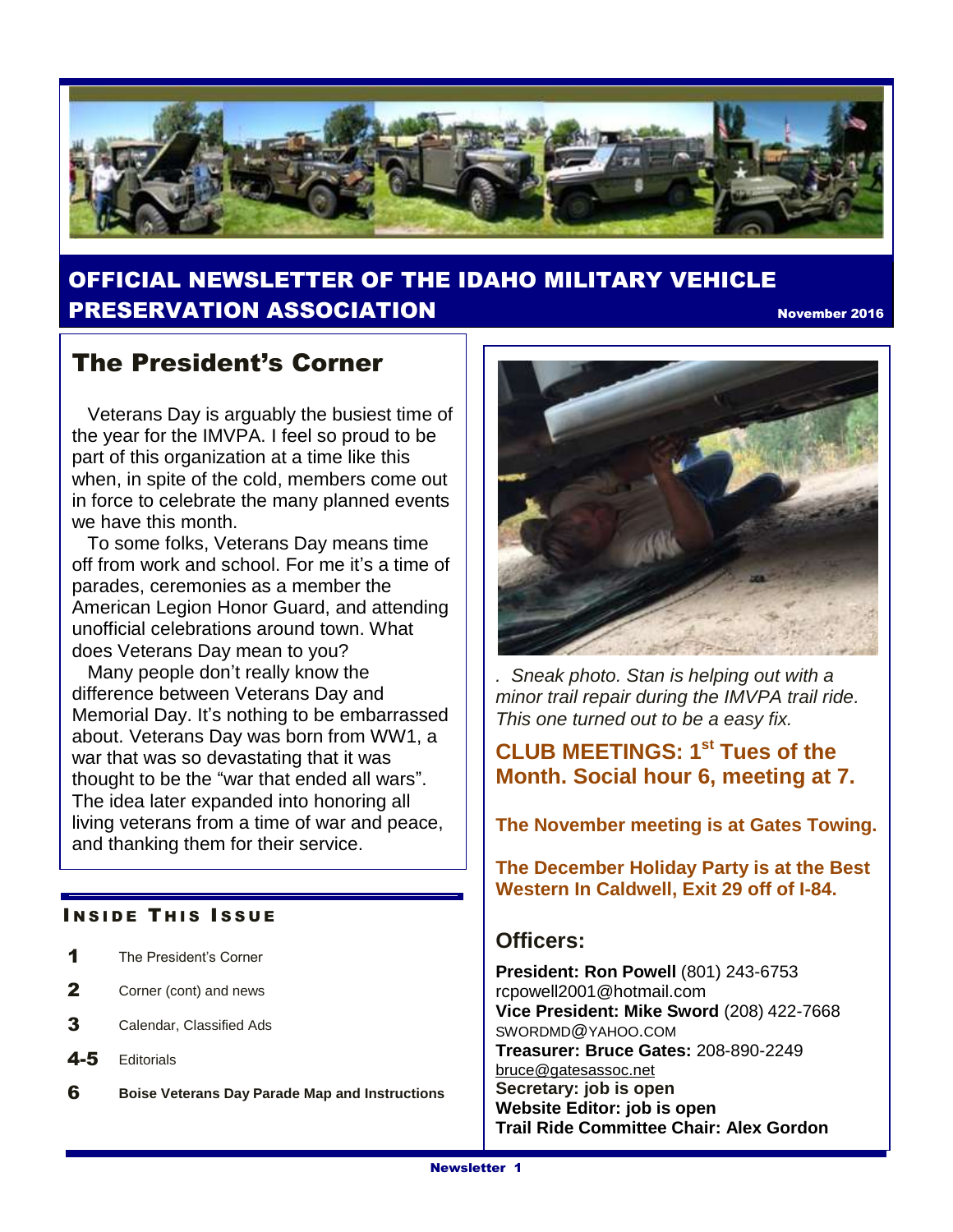There is absolutely no requirement for our members to have served in the military, just because we are primarily a military vehicle organization. In fact most of our members are not vets. Yet this time of year I've seen this organization really come together FOR THE VETS and that makes me very proud. I admit that when someone thanks me for my military service, I am embarrassed by the attention. But I also realize those folks are honoring our nation when they thank a vet. And I think the IMVPA is honoring our great nation by participating in Veterans Day events. So thank YOU.

 At the October meeting, Bob M gave a trail ride report and that generated quite a few grins and lessons learned. Read about it in this issue. I want to thank Alex Gordon of the Idaho Motor Pool for hosting the trail ride and buying milkshakes, dinner and breakfast, as well providing a fun weekend.

 At the last meeting there was also discussion about the Holiday Party. It turns out last year's location wanted to charge \$35 per plate, and demanded a minimum number of plates to pay for in advance. The committee gave us several courses of action and the best one seemed to be a potluck. Well the price is right! Thanks to the committee we have a new location. **I want everyone and their families to come and have a fun time, and sign up to bring a dish.**

 I remember and appreciate what Vice President Mike Sword said last year at the party. There is no meeting or work to be done, let's just have a good time.

-Ron

### $\frac{1}{2}$

## **It was in the news.**

**-Thank you Gary for hosting the October meeting and providing chow (uh, that is food in civilian talk). It was great to see all the projects you guys have going.**

**-No food will be served at the NOV meeting but the grill is available for your use.**

## **Quotes worth quoting**

"And they who for their country die shall fill an honored grave, for glory lights the soldier's tomb, and beauty weeps the brave." *--Joseph Rodman Drake*".

"When the soldiers came home from Vietnam, there were no parades, no celebrations. So they built the Vietnam Memorial for themselves." *--William Westmoreland*

### Voting topics.

Members voted not to use the Elks Club for the Holiday Party because of the high cost.

### **No minutes for you**!

Do you want club minutes? The secretary job is open. Please help out and volunteer!

### $\frac{1}{2}$

Spy Photo below. Al M shows off a picture of his 59 Cadillac. He still has this car but it's at his sons place in Colorado.

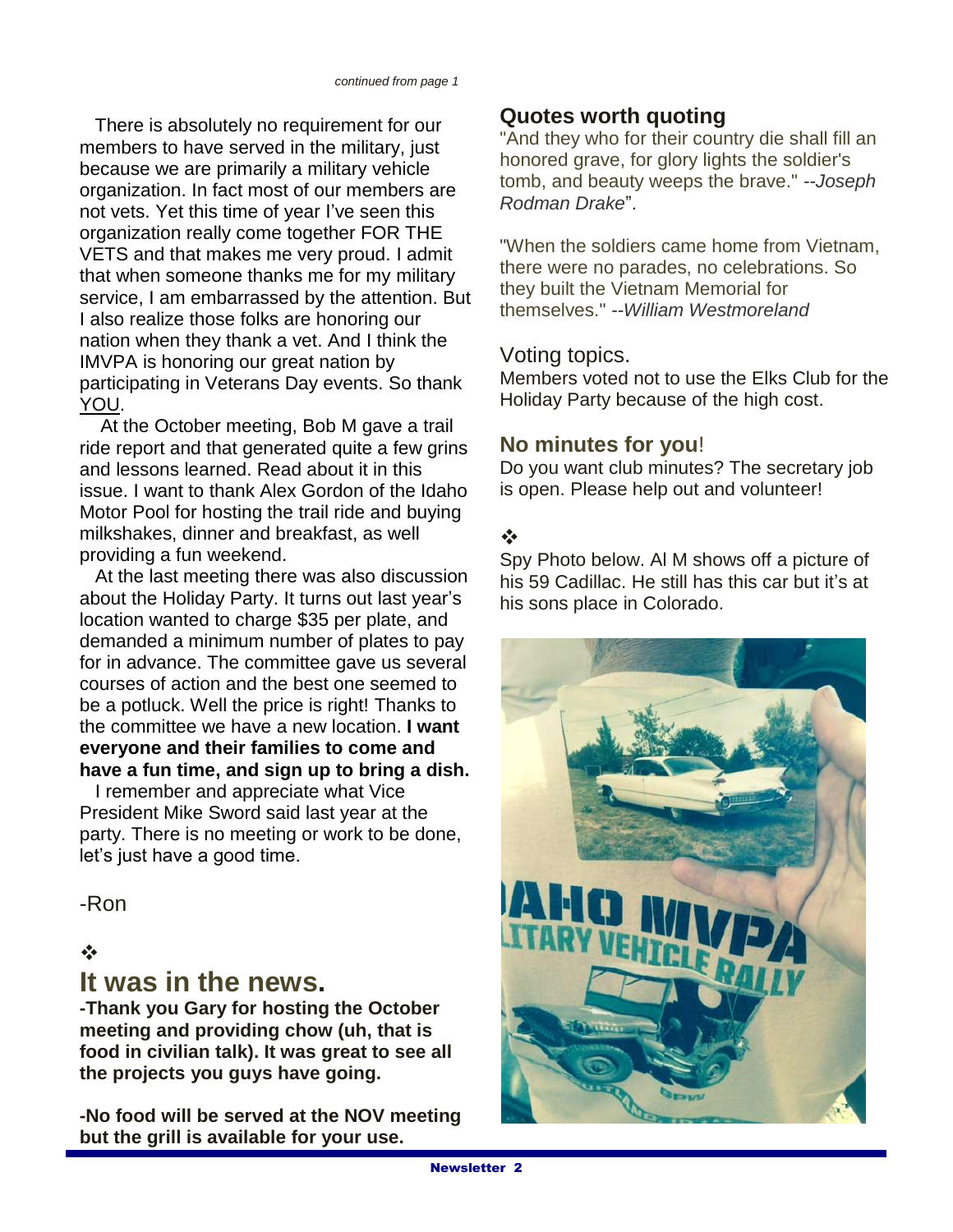# **Calendar of Events:**

**November Meeting:** Bruce Gates' business: 604 N 36th street Nampa. **December Meeting**: None; this will be the end of 2016 holiday party. This is at the Best Western in Caldwell. Just take exit 29 off of I-84. The address is 908 Specht avenue. **January Meeting 2017**: Covey Café, 5017 Highway 20/26 in Caldwell. **February Meeting 2017: Bruce Gates' business: 604 N 36<sup>th</sup> street Nampa** 

#### -BOISE VETERAN'S DAY PARADE

Saturday, November  $5<sup>th</sup>$ , 2016 starts 0930AM. We are staging at block 2, which is to the east of Banner Bank on Bannock and 9<sup>th</sup>, downtown. POC for this parade is Bruce. See the parade map on the last page of this newsletter for more details.

#### -BOISE VETERAN'S DAY ACTIVITIES

**-Nov 13th: Grace Bible Church Military Appreciation Day**; 8am-1pm. This is New. Its' a park and relax kind of event. Breakfast and Lunch provided free. Address is 1415 W Lonestar, Nampa. **-Nov 11 th Gary's automotive**; this has been a favorite the last few years. The POC is Don Wadley. Plan to arrive at 2:30 pm, and the event runs until 7pm. It's at the same location as last year, on Cole Road in Boise, roughly across from the Costco. Don says we have 4 vehicles going. **-Nov 14th Golden Corral in Nampa** is Monday, November 14th: POC is Roy C. The Army National Guard, DAV, and boy scouts are invited. There will be a warming tent outside. We will get our own table inside, and a free meal for our volunteers. This will be fun but cold outside so dress warm. We need at least 3 vehicles at this one.

#### **-DECEMBER HOLIDAY PARTY, TUESDAY DEC 6TM.**

No meeting. This is our annual dinner event. The party will take place at the Best Western Hotel in Caldwell. Take exit 29 off I-84 and you are there. Dress casual. Social starts at 6:00, we start serving at 6:30. Bring a gift worth no more than 20\$ as we will do the secret santa exchange again this year. If you are bringing little kids, bring their gift so they don't feel left out. The meal is POTLUCK. At the meeting there is a sign up so let us know what you will bring. POC for the party is Don W, Bob S, and Alex G.

 $\frac{1}{2}$ 

## **LOCAL CLASSIFIED ADS**

#### **WANTED: M37, M38A1, or other larger military vehicle (I'm 6'3) a driver preferred; email**  [jojohasagun@aol.com](mailto:jojohasagun@aol.com) (SEPT16)

**WANTED**: Nick Wilson from England is looking for a headlight bracket for a GPA. If anyone knows of one, please get hold of Bruce Gates who will relay the information.

WANTED: M715. Contact Jason Fox at [snakerivertrailer@yahoo.com.](mailto:snakerivertrailer@yahoo.com) would like running and minimal/no rust in cab. I don't want a restored to original one because I would like to customize it to my preference and don't want to mess up a restored piece. Other than that, I am pretty flexible. Price range \$1000 - \$7000 depending on quality and work done on vehicle.

**WANTED** for Model CCKW 352 short wheel based version (SWV), M38A1 engine, and M151 MUTT. Also looking for 47-49 Kaiser Willys pickup for restoration. Also looking for 1945 CJ2A column shift jeep for restoration. Call Steve Bartkowski at 708-863-3090 or steve.bartkowski@bnsf.com**.**

**Editors Note**. We've been sharing newsletters (and classifieds) from other clubs, so the transcribing here is redundant. Of course if you want them back, volunteer! We always need help.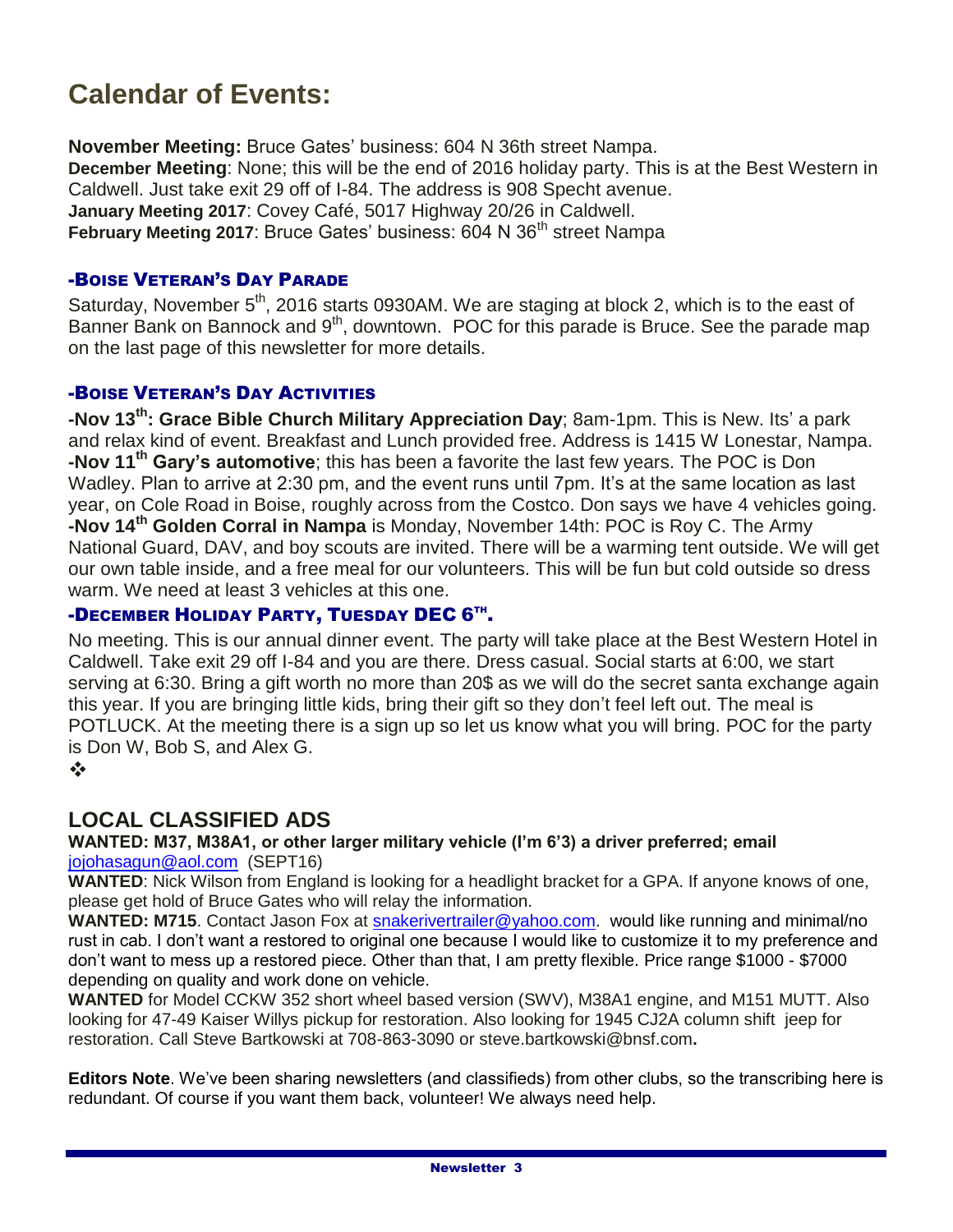# **The Army Surplus Warehouse, Idaho Falls by Ron P**

 Last month an old friend of mine stops by and says he's moving from Casper Wyoming for a job in Portland Oregon. Over the course of a few drinks he talked me into driving to Casper, bringing his 73 Land Rover back to Boise, and storing it for him in my garage for 9 months, all for free. (Note to self, stop drinking). That was 23 hours of driving time in one weekend!

 Anyway, let's talk Army Surplus! I don't care how long your drive is, who can resist stopping at every Army Surplus Store you see on the road? We stopped at several, but of course the one in Idaho Falls is hard to miss. We added two hours to our long driving day by stopping by and checking the place out. I Didn't get the story on all the vehicles in there. But The WC6 command car is an interesting tale. It was hit by a train and the back was destroyed. What is left is now is on display up on the ceiling. There is also a halftrack and scout car, among others. There is a unique utility vehicle there. Anyone car to try to identify what it is? If you are passing through twin falls, stop by and have a look. It'll take about an hour to really get see what they have.



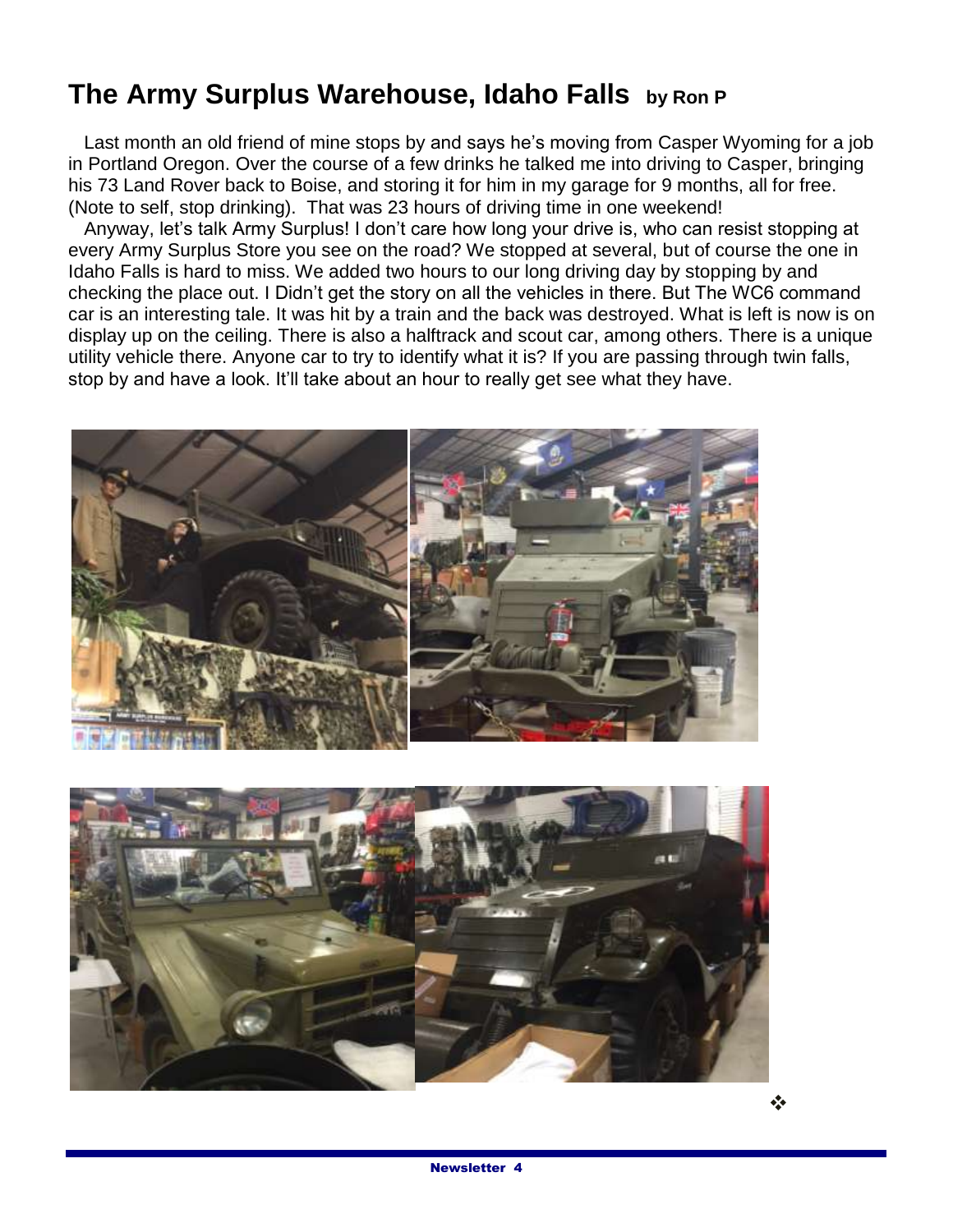# **The Ola Idaho Road Trip and Trail Ride. By Ron P**



 **We've been talking about doing a road trip since spring, but the calendar has been full, and people have well, lives outside the hobby. Gratefully Alex Gordon of the Idaho Motor Pool put a ride together the first weekend of October and the weather was great for it.** 

**Alex brought a couple of 5 tons; I brought my WW2 GPW; Stan and Bob brought their M37s, and Bart brought along his CUCV. Because of the distance, many of us chose to park our tow rigs in Emmett. Fortunately our newest member Mike Pierce and his mom gave us a safe place to park them (yes we mailed her a thank you letter).**

 **From Emmett we drove to Ola for Milk Shakes, then hit the dirt roads for some scenic views. The convoy stopped a couple of times for minor vehicle issues. By early afternoon we were at Alex's Cabin. There he treated us to dinner and drinks. I was the only one bold (or dumb) enough to drive my jeep through the creek a couple of times. The mud and water was axle deep but we didn't get stuck. I guess the Jeep that won WW2 has a reputation that is intact.** 

 **The next morning we broke camp and Alex's daughter and son in law treated us to a great breakfast. A 40 mile trail ride was planned. I left my jeep in camp because I wanted enough gas to get back to Emmett. One of the M37s had an issue and a creative trail fix was done. But at that point we thought we better get back to town. The convoy back was warm and sunny, and no one had any issues.**

 **About the lessons learned. My first hobby is rock crawling in my buggy jeep. When we do this, we crawl over volkswagon size boulders for fun. We also go prepared, with spare axles, driveshafts, tools, air source, even a welder. But I had to laugh at myself for being almost completely unprepared for a 100+ mile trip, in an antique no less. I can't speak for everyone else but I really had little idea how far we were going to go and what trails we would be on. I had tools and an air compressor, but my fuel can, shovel and jack are antiques and they don't work. I didn't have any spare parts, as I used them for the restoration and didn't even have a spare cap and rotor. I guess when you have a parade queen that is "retired" you don't give much thought to a long trip. Well I'm glad to say my jeep easily made the trip without drama. Who will plan the next trip? YOU!**